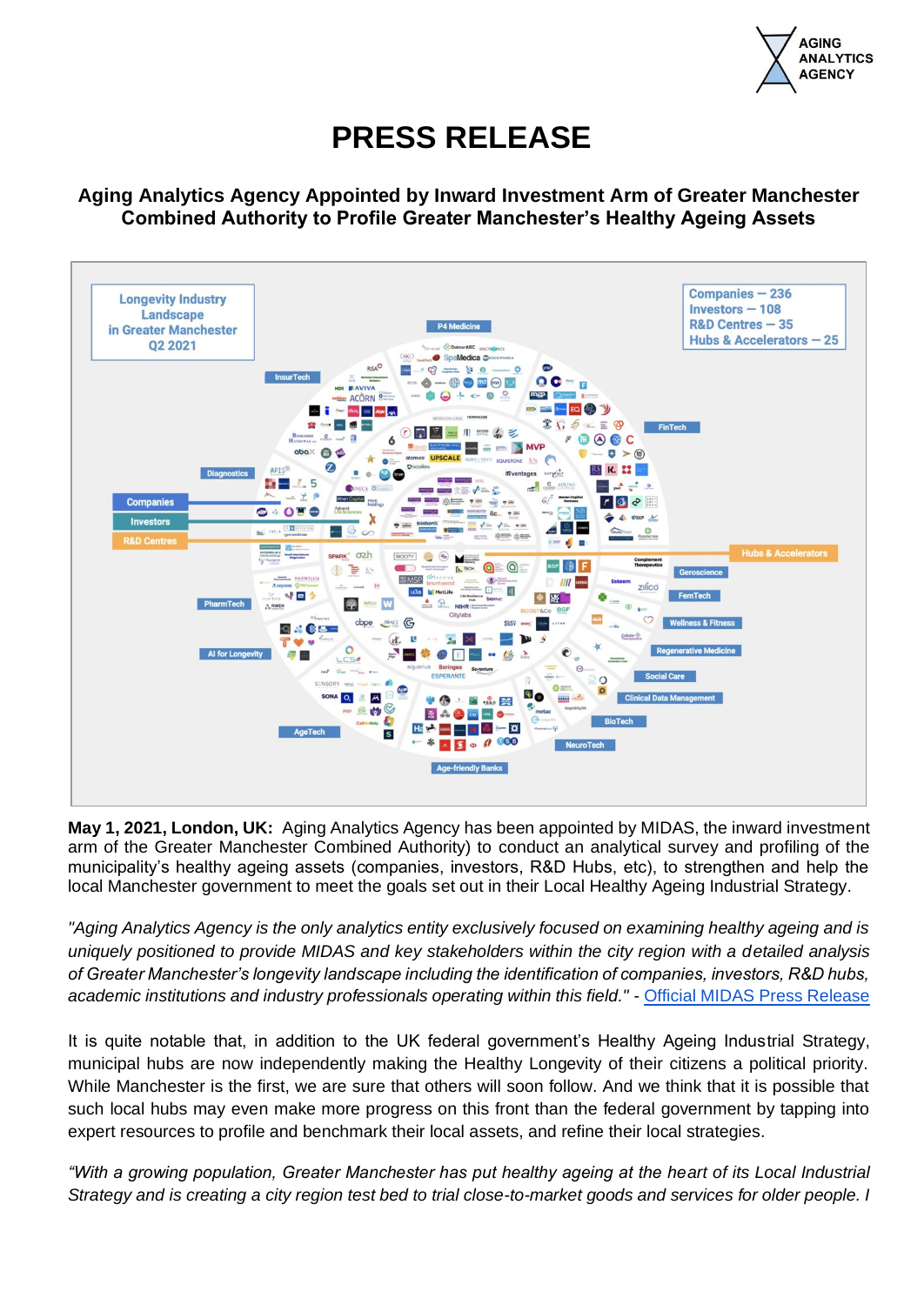*have every confidence that the work undertaken by Aging Analytics Agency will further widen and cement our proposition as an international leader in this field and showcase Greater Manchester as the ideal environment to take advantage of this ever-growing market."* **- Tim Newns, CEO of MIDAS.**

Governments now have all required technologies and tools available to improve the health of their citizens, and failure to do so is entirely the result of a lack of will, and responsibility, not technology or resources. However, only those governments willing to embrace the integral use of modern technologies and deep AIdriven comparative analytics to optimize their political and industrial Longevity strategies will be likely to succeed.

*"Having a better understanding of the wider longevity industry in Greater Manchester will allow us to build a much stronger partnership of local, national and global leaders from policy, business, and academia, to address health inequalities across our ageing population and deliver on our local industrial strategy objectives"* **- Richard Deed, Associate Commercial Director for Health Innovation Manchester.**

Highlighted as one of the UK's four grand challenges in the government's Industrial Strategy, ageing populations across the world are driving demand for new technologies, products and services and Greater Manchester is in a prime position to take advantage of this global change**.** 

Already recognised as the UK's first age friendly region by the World Health Organisation, MIDAS – Greater Manchester's inward investment agency has appointed a specialist company, Aging Analytics Agency to characterise Greater Manchester's strengths to support a rapidly growing longevity industry.

Recently recognised as a High Potential Opportunity investment location for 'health innovation in healthy ageing' by The Department for International Trade, this research will look to further enhance Greater Manchester's healthy ageing offering – a key focus of the city region's Local Industrial Strategy.

*"As longevity continues to be embraced by progressive governments as a major component of their national strategic agendas, we are also seeing an increasing need for local, municipal action on this front as well. There are already a handful of proactive municipalities active in this regard, and Manchester is one of them, with the Greater Manchester Combined Authority having made Healthy Ageing one of the major components of its Local Industrial Strategy in 2019. We are delighted to partner with them to help the GMA establish itself as a leading longevity-progressive municipality in the UK."* **- Dmitry Kaminskiy, Founder of Aging Analytics Agency.**

The appointment of the Aging Analytics Agency coincides with the establishment of Greater Manchester's Innovation Partnership in Healthy Ageing (IPHA) - a joint Greater Manchester and UK initiative which builds on Greater Manchester's globally recognised age friendly credentials, the existing framework created by Greater Manchester's Ageing Hub, the Health and Social Care Partnership and the business support programmes delivered by Health Innovation Manchester, MIDAS and the Growth Company. The aims of the IPHA include the development and operation of an innovation pipeline of healthy ageing products and services, the establishment of a flow of inward investment opportunities and a programme of events targeted to amplify the region's reputation as a global leader in healthy ageing.

*"The political, economic, and industrial capital that municipal and national government control and dispense is larger than any other industry stakeholder, and the stakes are proportionately higher, given that they are tasked with maintaining and optimising the wellbeing and quality of life of their citizenry, and the size, integrity and stability of their economy - or, in other words, the health and wealth of their populace. As governmental involvement in longevity becomes increasingly necessary, we are beginning to see emergence of longevity policy activities in the UK on the municipal level as well, with Manchester's Local Industrial Strategy being a leading example of what we hope to be an increasingly prominent trend, as policy and governance assumes an increasingly pervasive and necessary role in the future development of the longevity industry."* **- Franco Cortese, Director of Aging Analytics Agency.**